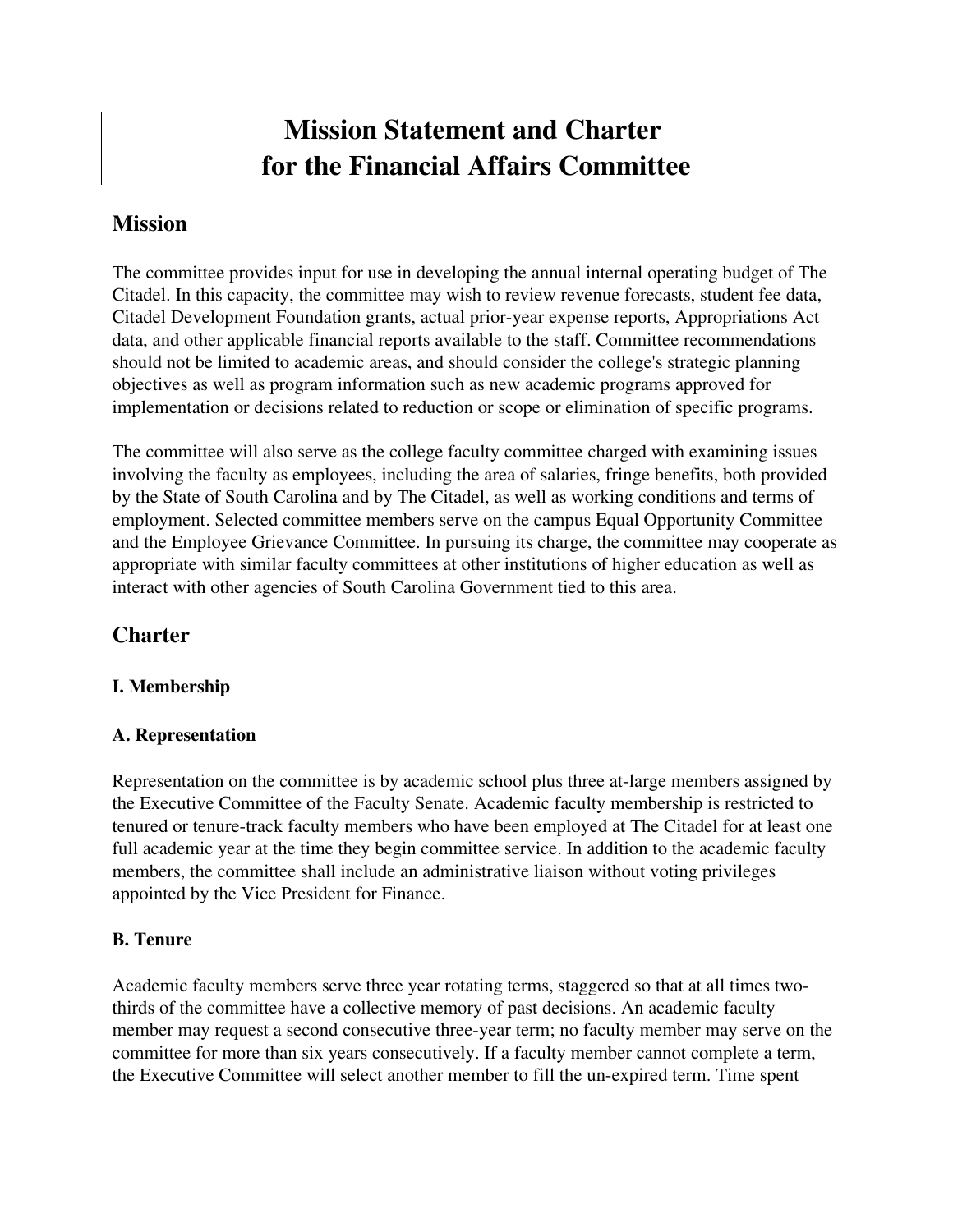filling the term of another faculty member will not count toward the "six-year rule" outlined above.

#### II. Structure

#### A. Chair

The committee shall have a chair selected by committee vote at its first meeting of each calendar year. The term of the chair lasts until the next election. A member may not serve as committee chair for more than three years consecutively. The chair is responsible for scheduling and presiding over committee meetings, representing the committee before outside bodies, and producing an annual report of committee activities.

## **B. Senate Liaison**

The committee shall have at least one member who is a sitting senator on the Faculty Senate. This person will coordinate pertinenet information to and from the Faculty Senate. He or she may bring the committee reports and actions to the Senate, or bring another committee member to do so.

#### C. Subcommittees

The committee may form subcommittees to perform specific tasks. Subcommittee members do not need to be members of the standing committee. Subcommittees report their actions to the committee. The Senate Executive Committee may be asked to help staff the subcommittees.

#### D. Meeting

The committee must meet at least twice during the calendar year [once in the Fall and once in the Spring]. The chair must hold a meeting if requested in writing by at least one-third of the voting members. A quorum consists of one-half of the voting membership.

#### III. Activities

#### III.1 General Activities of Standing Committees

#### A. Information

The Financial Affairs Committee gathers, analyzes, and disseminates information relevant to finances at The Citadel. It is authorized to gather information by means of: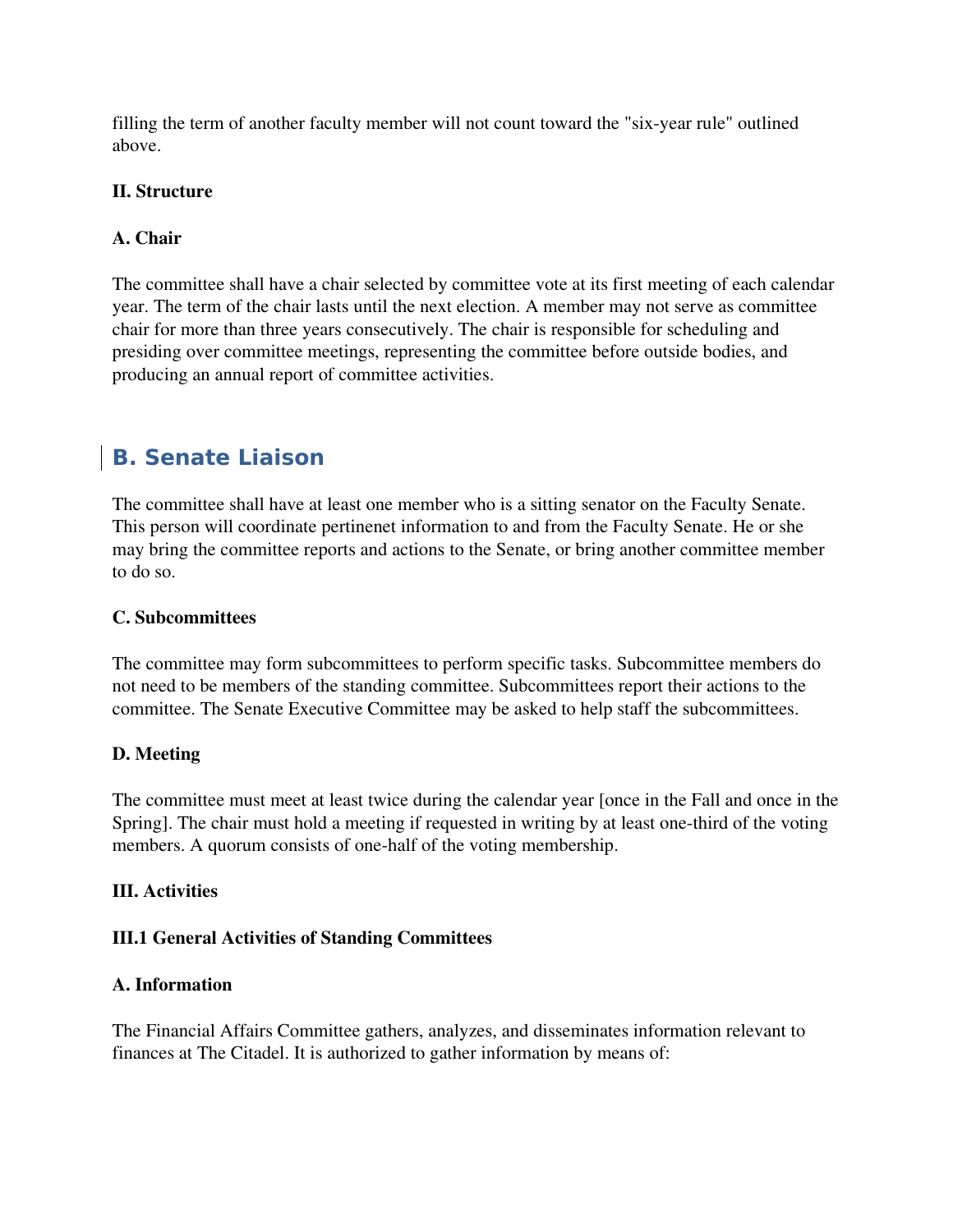- 1. direct request to a college administrative department or activity; an academic department; another standing committee; or any group or association of Citadel faculty, staff or students
- 2. the development and use of questionnaires and surveys
- 3. the use of previously published information.

The committee analyzes information through statistical summaries, compilation of written material, or other established methods. The analysis may provide the college with information pertinent to a particular issue, or it may substantiate a recommendation for administrative action.

The committee disseminates information by means of:

- 1. a response (report) to a department or committee based upon a request for information
- 2. reports generated from within the committee
- 3. periodic status reports to the college as specified in its charter

#### B. Annual report

The Financial Affairs Committee will prepare an annual report summarizing its activities over the previous academic year. The report must include all decisions of the committee, excluding confidential matters. Copies of this report will be made accessible to all Citadel faculty, staff and students.

#### C. Other reports

The committee is responsible for the timely dissemination of all reports to the Citadel community. Committee reports shall be made available as directed by the Faculty Senate. Reports may contain recommendations or proposals. For the purposes of gathering information (see above), all reports are to be considered published information.

## D. Tasks

The work of the Financial Affairs Committee consists of a series of tasks -- units of work involving the gathering, analysis, and dissemination of information. The committee assumes tasks through one of the following means:

- 1. Completion of tasks as articulated in the "Specific Activities" section of this charter.
- 2. Completion of a report which includes information requested by an administrative department or activity, an academic department, another committee, or the FacultySenate. Requests of individual faculty members must be made through the FacultySenate. Students or other individuals may not assign a task to the Financial Affairs Committee except through one of the above-mentioned bodies.
- 3. Tasks can be generated from within the committee. Any committee member may request that the committee study a topic or issue within its sphere of interest. The committee may also develop its own long-range projects or studies as part of its ongoing mission.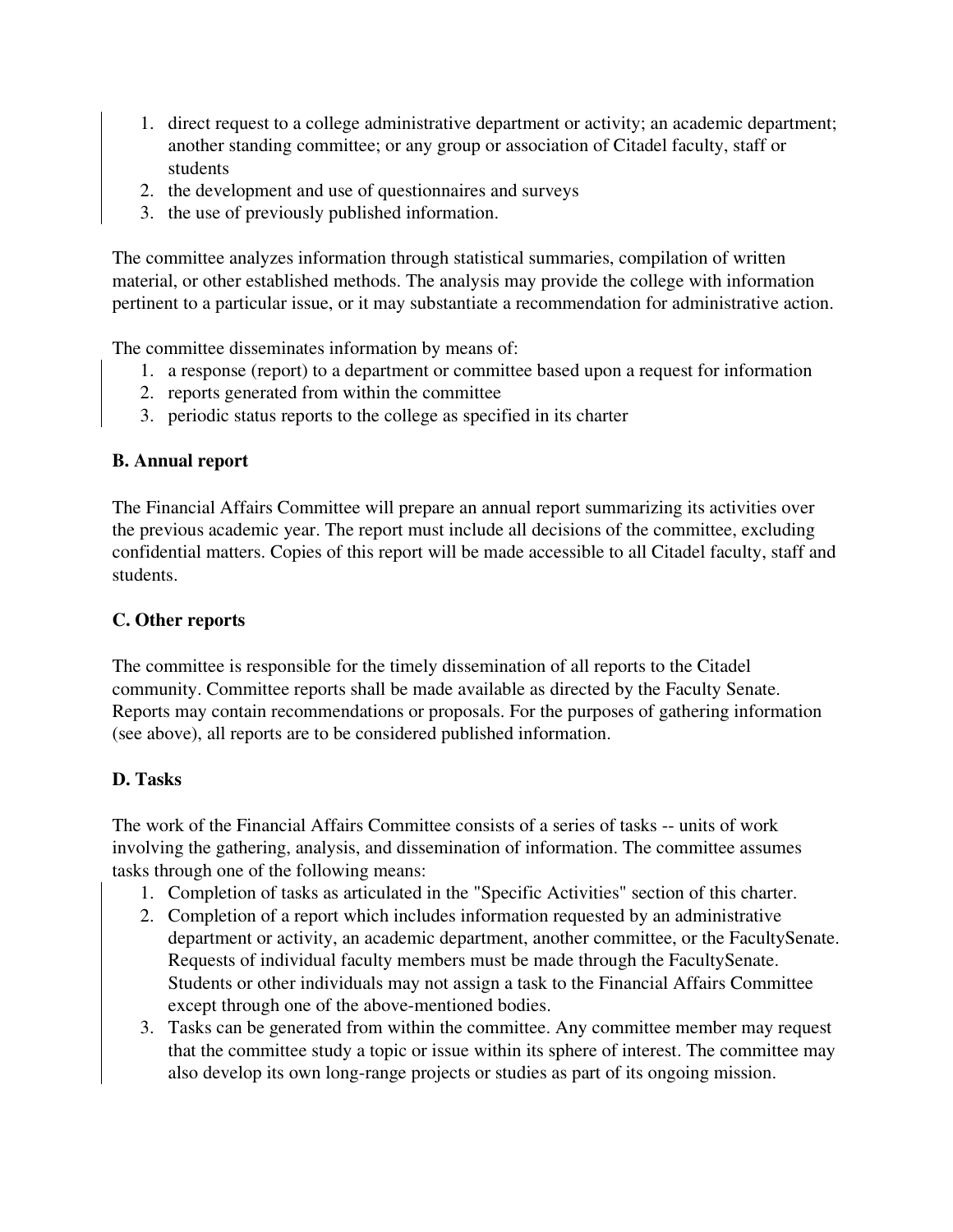## III.2 Specific Activities of the Financial Affairs Committee

- 1. At the beginning of each academic year the liaison from the office of the Vice President for Finance shall brief the committee on the status of funding from the State of South Carolina as well as advise the committee on the operating budget for the current fiscal year as approved by The Citadel Board of Visitors at its regularly scheduled annual meeting the previous June.
- 2. The committee will identify specific areas of interest to be addressed during the year and task committee members or the liaison to develop appropriate presentations or provide resource materials for consideration by the committee.
- 3. The committee will review the most current strategic planning document for approved goals/objectives which should be considered in the allocation of available resources of the college.
- 4. The committee will prepare appropriate recommendations for consideration by the Faculty Senate and the Administration in a timely manner so that recommendations can be considered for inclusion in both the budget preparation and the student fee determination cycles for the upcoming budget year.
- 5. The committee may invite other members of the faculty and staff to attend committee meetings and/or present reports to the committee on specific subjects when appropriate.
- 6. The committee will periodically review salary and benefit information affecting the faculty and provide input to the appropriate administrative units as needed. The committee will review comparative data from appropriate peer and aspirant institutions and provide input to the appropriate administrative units.
- 7. The committee will periodically review the level and allocation of research and development funding that is distributed to the academic schools to support faculty research and development.

## IV. Autonomy

To ensure the efficiency and quality of committee work, the committee is granted a degree of autonomy over its own operations. Upon receiving a request from another college body, the committee will vote to accept or reject the request. A request for information can be rejected for the following reasons:

- 1. The request is unclear; the committee chair will ask the requesting body to clarify any ambiguities and resubmit the request.
- 2. The committee's workload is currently too great to perform the task in the requested time frame; the chair will return the request and suggest a date for re-submittal.
- 3. The task falls outside the scope or sphere of interest of the committee; the chair will ask the requesting body to either submit the request to another committee or (if the task falls within the scope of more than one committee) divide the task between the committees.
- 4. The committee does not have the resources or the authority to complete the task; the chair will explain which parts of the task cannot be completed, and the requesting body may resubmit a modified request.